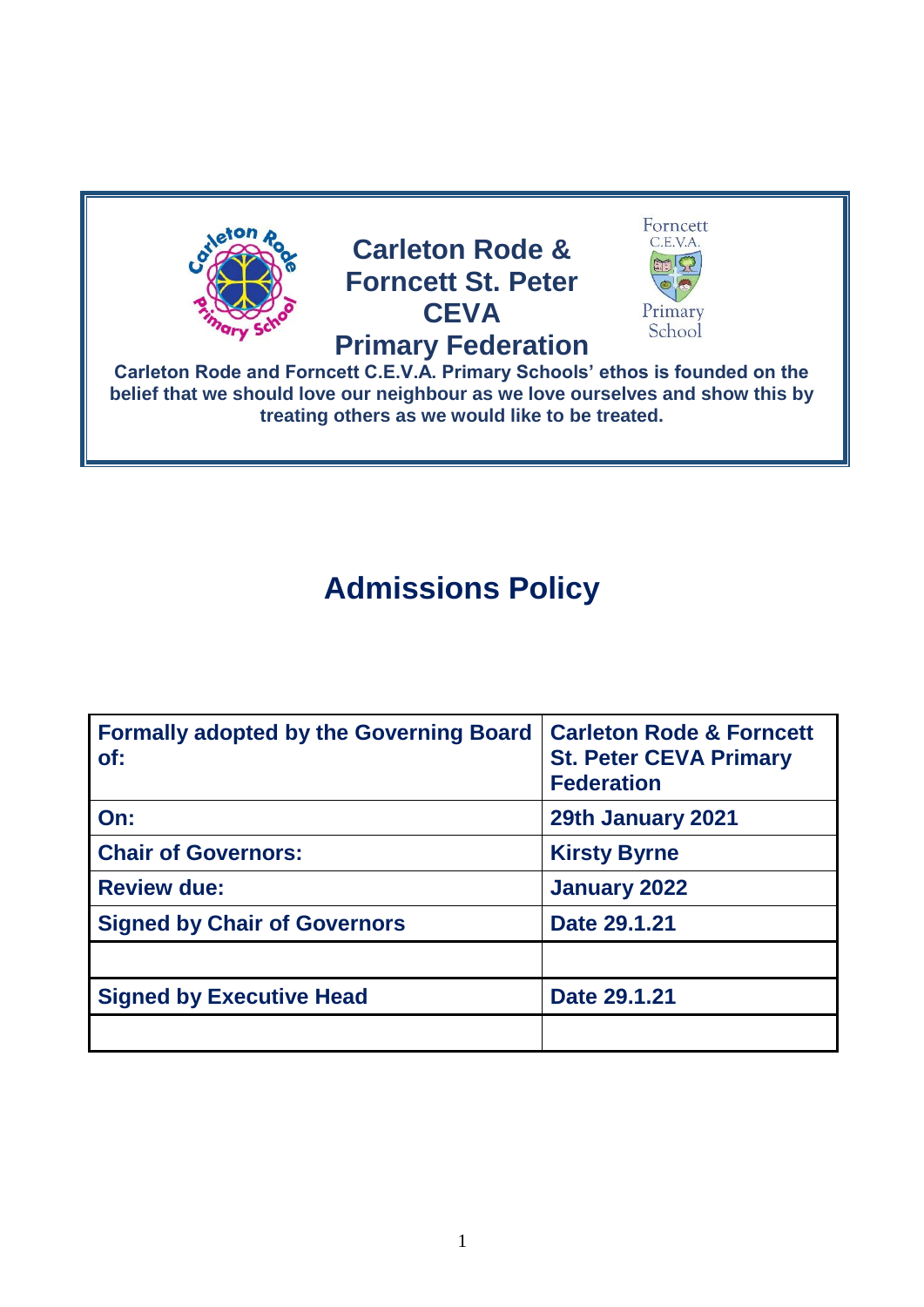## **Admissions Policy**

Carleton Rode & Forncett St Peter Church of England VA Primary Federation is made up of two church of England Voluntary Aided Primary Schools. This means, in practice, we admit children aged between 4 and 11 years of any or no religious denomination who live within our catchment areas and others from outside the area who wish to attend either school if space allows.

Children are admitted into our Reception cohort, if numbers allow, in the September before their 5<sup>th</sup> birthday on a full-time basis. In practice, parents and carers are usually offered a gradual entry with children starting half days and building up to full time in the first few weeks.

We offer parents/carers the right to defer their child's first admission to Reception until later in the school year if that is their wish. The place will be held for that child until they start at the school. However, a parent or carer will only be able to defer until the beginning of the term after the child's fifth birthday.

In the second half of the summer term several afternoon sessions of our Earlybirds or Tiger Cubs group is arranged. Earlybirds (Forncett) and Tiger Cubs (Carleton Rode) are children who are due to start school in September. The children are welcomed into class with the current Year R, 1 and 2 at Carleton Rode and Year R and 1 at Forncett St Peter.

In the event of admissions being oversubscribed priority will be given to:

- 1. Children with a Statement of Educational Needs which names Carleton Rode or Forncett St Peter School in the Statement
- 2. All relevant looked after children *means a child who is looked after by a local authority in accordance with section 22 of the Children Act 1989(a) at the time an application for admission to a school is made, and who the local authority has confirmed will still be looked after at the time when he/she is admitted to the school.*
- 3. Families within our catchment areas. *Home address is considered to be the address that the child lives at for the majority of the week, including weekends. Details of each school's catchment area can be obtained from the school office or from Norfolk County Council.*
- 4. Siblings of children already on the school roll at the time of their admission. *A sibling is defined as a child that lives at the same address and shares at least one common parent/carer or children in foster-care within that family unit.*
- 5. Those specifically seeking a Church school using the following criteria: a) Those children of regular worshipping members of the Church of England b) Those children of regular worshipping members of a non-Anglican Christian Church

c) Those children whose parents/carers, if not worshipping members of a Christian Church, nevertheless wish their child to attend a Church of England Voluntary Aided School because of its specifically religious emphasis.

*Those applying under these criteria should forward a supporting letter to the school.* 6. Families living closest to the school on the day of the closing date for receipt of parental preferences. *Distance is measured by 'as the crow flies' distance on the Ordnance Survey map.*

Note: in the event of oversubscription within one of the above criteria, proximity, as defined above, shall be used as the determining factor.